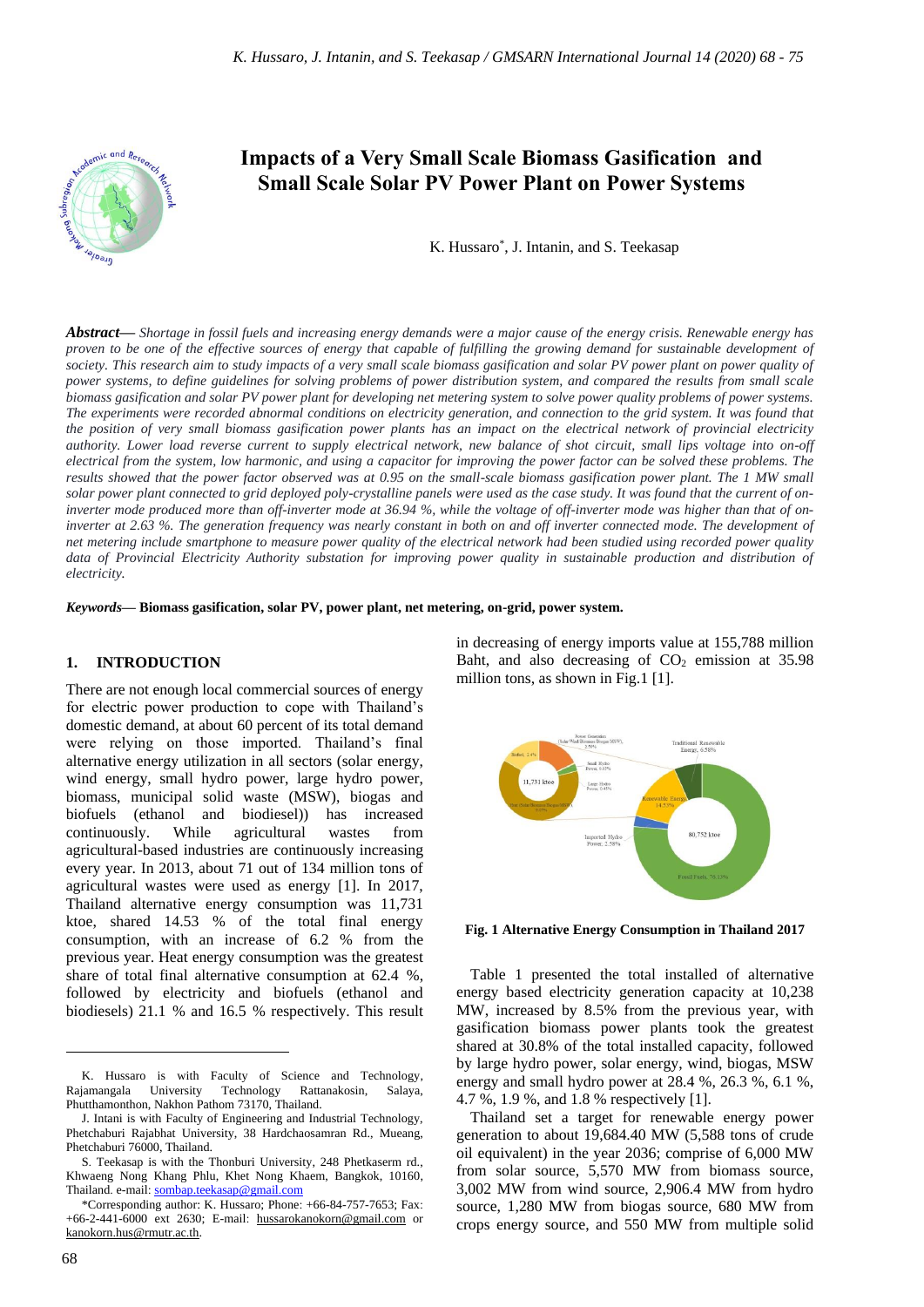waste (MSW) source. The target aims to significantly replace at least 25 percent of fossil fuels in small-scale power plant (SPP) and very small power plant (VSPP) which leading to more independent country's power supply, and also reduce greenhouse gas emissions and pollutant. Promotions on investment in small gasification and solar power plants technologies are imposed to accelerate project implementation.

| Energy<br>source        | Installed Capacity <sup>*</sup> (MW) |       |       |       |        | Growth       |
|-------------------------|--------------------------------------|-------|-------|-------|--------|--------------|
|                         | 2013                                 | 2014  | 2015  | 2016  | 2017   | rate<br>(% ) |
| Solar                   | 823                                  | 1,298 | 1,419 | 2,446 | 2,697  | 10.3         |
| Wind                    | 222                                  | 224   | 233   | 507   | 628    | 23.8         |
| Small<br>Hydro<br>Power | 109                                  | 142.  | 172   | 182   | 182    | 0.1          |
| <b>Biomass</b>          | 2,321                                | 2,452 | 2,727 | 2,815 | 3,157  | 12.2         |
| <b>Biogas</b>           | 266                                  | 312   | 373   | 435   | 475    | 9.3          |
| <b>MSW</b>              | 48                                   | 66    | 132   | 145   | 192    | 32           |
| Large<br>Hydro<br>Power | 2,906                                | 2,906 | 2,906 | 2,906 | 2,906  |              |
| Total                   | 6,695                                | 7,400 | 7.963 | 9.437 | 10,238 | 8.5          |

**Table 1. Total Alternative Energy Based of Electricity Generation Capacity Installed** [1]

\* Including off grid power generation

Biomass, a sustainable source, is expected to play an important role in future supply to substitute fossil fuels for small and very small power plant through a promising gasification process, a thermo-chemical conversion of solid fuel to combustible syngas. [2-6]. Biomass has a low energy density compared to fossil fuels, with total calorific values ranges between 18 MJ/kg to 19 MJ/kg, which is almost half of natural gas and fuel oil. Thus, cost of transportation is the main barriers for using its in large-scale power plants, however, for small-scale biomass gasification power plant can be used when small adjacent catchment areas are available. New advance biomass gasification technology development in improving system efficiencies, reduce investment and maintnence cost, and require less manpower will make biomass electricity generation become economical ly viable. [7][9][10].

Biomass gasification process depends highly on reactor design and properties of available fuel; heating value, size, moisture content, and ash content. Two types of gasifier reactors are frequency used in biomas gasification power plant, which are fixed bed reactors and fluidized bed reactor. Fixed bed reactors can devined into three types, downdraft or cocurrent gasifiers, updraft or countercurrent gasifiers and cross-draft gasifiers. While fluidized bed reactors can devined into bubbling bed gasifier and circulating bed gasifier. Bubbing bed gasifiers are very simple in construction and operation,

and can gasify different kinds of biomass feedstock under high pressure partial oxidation with inert bed materials (sand) as a temperature regulator. While, in circulating bed gasifier, biomass feedstock is partial oxidize under high fluidizing gas velocity and are circulate back to the reactor bed. Normally, gasification technology is selected on the basis of available fuel quality, capacity range, and gas quality conditions. Suitable operation range of various gasifiers are as followed,

fixed bed downdraft gasifiers 1 kW to 1 MW. fixed bed updraft gasifiers 1.1 MW to 12 MW. fixed bed cross-draft gasifiers 10 MW to 200 MW. fluidized-bed gasifiers 1 MW to 50 MW.

Gasify medium (air, pure oxygen, steam/ $CO<sub>2</sub>$ , or their mixtures) is one of the main parameter affecting syngas composition. Air has advantage on its great availability at no cost, but its drawback is high nitrogen content, thus, require bigger blower and reactor, and produced lower heating value syngas. Composition of air oxidant syngas were 9 to 10 % H2, 12 to 15 % CO, 14 to 17 %  $CO<sub>2</sub>$ , 2 to 4 % CH<sub>4</sub>, 56 to 59% N<sub>2</sub>, with lower heating value (LHV) at about 3 to 6 MJ/Nm<sup>3</sup>.

Pure oxygen has advantage on none of impurity existed, but the drawback is its high production cost. Syngas produced has better heating value, minimize tar content, and contained enrich  $H_2$ , CO, and CH<sub>4</sub> gas, and improve carbon conversion characteristics. Composition of pure  $O_2$  oxidant syngas were 30 to 34 %  $H_2$ , 30 to 37 % CO, 25 to 29 % CO2, 4 to 6 % CH4, with lower heating value (LHV) at about 10 to 15 MJ/Nm<sup>3</sup>.

Steam/CO<sup>2</sup> has advantages on its availability at almost no cost for water and using exhaust gas from power plant for  $CO<sub>2</sub>$ , syngas produced have advantages of  $H<sub>2</sub>$  rich and high heating value, and moderate tar. Composition of steam/ $CO<sub>2</sub>$  oxidant syngas were 24 to 50 % of H<sub>2</sub>, 30 to 45 % of CO, 10 to 19 % of CO<sub>2</sub>, 5 to 12 % of CH<sub>4</sub>, with lower heating value (LHV) at about 12 to 20  $MJ/Nm<sup>3</sup>[7][8]$ . In case steam/ $CO<sub>2</sub>$  oxidant, there requires heat supply to maintain endothermic reactions, which can be done through mechanically circulating of hot partially burn biomass, or oxidant preheating directly.

Solar energy has tremendous potential which can produce electricity with zero wastes, zero emission and low system maintenance, Solar energy technologies are consisting of solar heating, photovoltaic (PV) cells, solar thermal electricity and solar architecture which considered significant contributions for solving some of the most urgent energy problems. PV technology has been proven for electricity generation from solar energy with wide range of power production from a few milliwatts to several megawatts (MW) in central power [11].

Solar PV power plants operate on the principle of photovoltaic effect for produce direct current electricity, and mostly deploy modules of crystalline (polycrystalline and mono-crystalline) solar cell and thin film PV cell. PV cells are made of light-sensitive semiconductor materials, which use photons to dislodge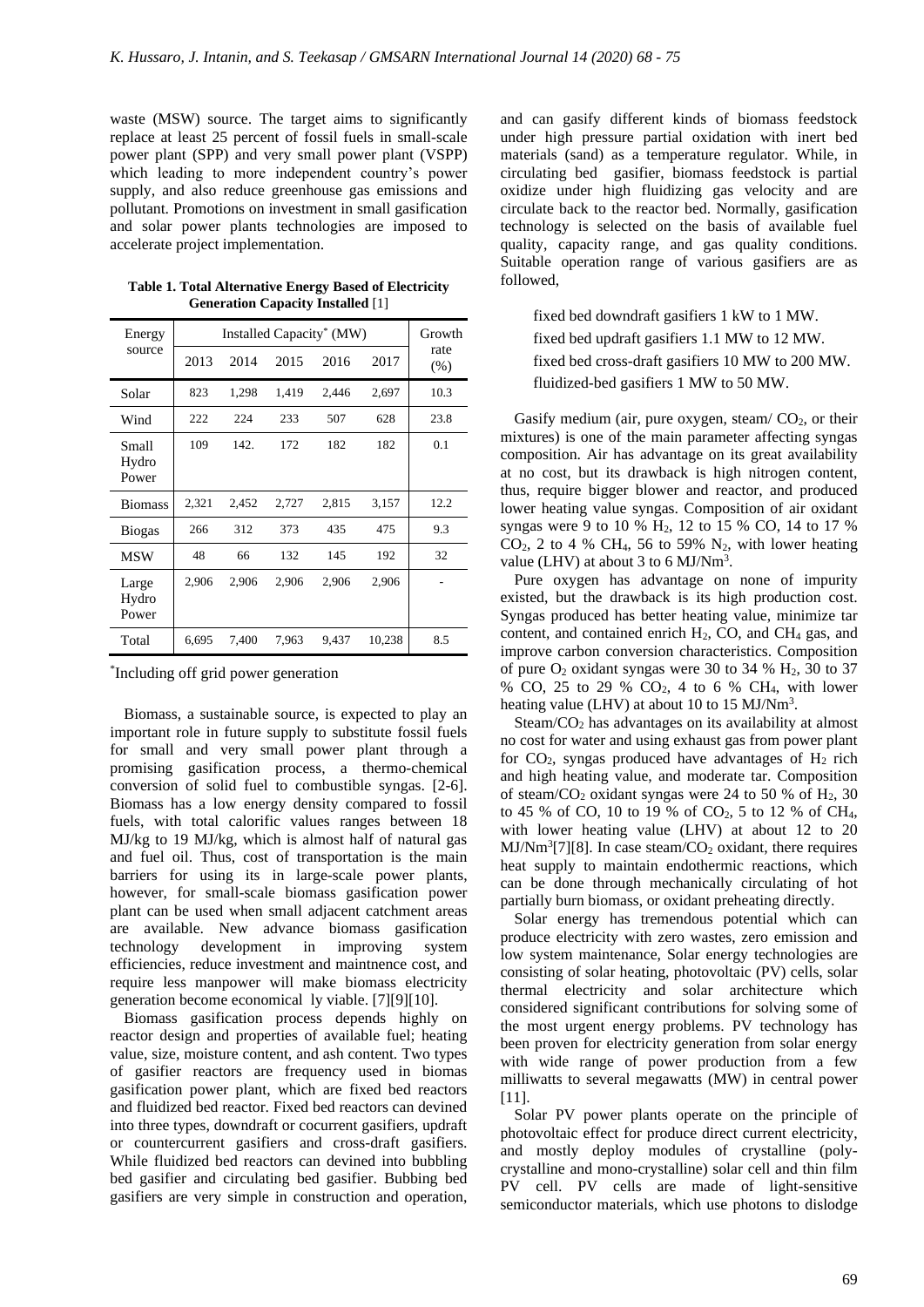electrons to drive electric current. Thin films are made from amorphous-Si (a-Si), tandem (a-Si/microcrystalline), CIGS (Copper Indium Gallium Selenide), CdTe (Cadmium Telluride), and Dry- sensitized  $(TiO<sub>2</sub>)$ . Thin film cells offer greater promise for large-scale power generation due to the ease of mass production and lower materials cost, however its conversion efficiencies are lower compared to those of crystalline cells [12][13]. By means of an inverter, direct current are converted into alternating current electricity for suppling to domestic use (stand-alone system) and national/local electric power grid system (on grid system).

There are two main types of solar PV systems; grid connected and off-grid (stand-alone) system. Gridconnected systems are systems that feed power directly into large independent grid, usually public electricity grid. These systems are usually deployed as decentralized grid-connected PV and centralized gridconnected PV. Decentralized grid-connected PV solar electricity production can be of rooftop PV system, where the PV solar modules are mounted on rooftops of buildings for feeding produced electricity to utility grid. Install capacities are usually at the lower range of building power used or few kilowatts. Typical system consists of; (i) solar PV modules, (ii) inverter, (iii) main disconnect/ isolator switch, and (iv) utility grid. While, central grid-connected PV solar electricity production have higher capacities ranging up to several megawatts [12].

Small scale biomass gasification and solar PV power plant are clean form of the use of renewable energy resources available for scattering supply of domestic and commercial electricity consumption. In conventional perceptions, both technologies are expensive compared to retail price of grid provided electricity. Up to now, prices of fossil fuels increase continuously, so electricity tariffs are also continuously raising, thus the cost of electricity from biomass and solar PV can be competed. Moreover, electric power security of adding local scattering electric generation made more interest for the country benefit.

# **2. MATERIALS AND METHODS**

This research aimed to study the impacts of a very smallscale biomass gasification power plant and small solar PV power plant on power systems in power quality, and problem and solution of distribution systems.

### *Data Collection on Small Biomass Gasification Power Plants and Small Solar PV Power Plants*

Survey and experiments data from less than 1 MW of small biomass power plants have been done at operation and maintenance division, Provincial Electricity Authority (Region 1, Central), Suphanburi Province, and Phranakhon Si Ayutthaya Province, Thailand.

Data collection of 1 MW PV power plants have been done at Provincial Electricity Authority (Region 1, Central), Phranakhon Si Ayutthaya Province, Thailand, and Royal Thai Navy, Rayong Province, Thailand.

Survey data were collected through indepth-interview from biomass power plant and small solar PV power plant engineers, provincial electricity authority substation controller, technical personnel of other related agency. Collecting data consist of the following items; electricity and grid connection system (voltage, power factor, power quality, power and energy, and field harmonic conditions), production capacity and process, fuel and fuel preparation, cleaning system, heat exchangers, type and size of internal combustion engine and generator, control systems, protection system, system efficiency, and schematic diagram of circuit breaker., and to record the electricity, as followed; abnormal condition on generator, abnormal condition on the connection to the system, and editing of electrical system.

# *Experimental design and set-up*

This study aimed to establish a practice set of information for analyse and solve power quality problems in biomass and PV power plants electricity production systems. These information will help for comprehensive insight uderstanding to the design of small scale power plant (less than 1 MW). Instrument and equipment used in this study are computer set, mobile phone, network adapter, power supply, and main board connected to main curcit beaker (MBD box) for measured electricity quality. Main board sent real time data via internet to computer for interlligence analze electricity systems, which was been defined normatively as the integration of power, communications, and information technology for an improved electric power infrastucture serving loads while providing for an ongoing evolution of end use application, new technical term for this is "Net metering".

Net metering are independently controlled distribution networks capable of operating in power plant, as shown in Fig. 2. This enables them to present a single, more stable interaction with the grid, and offers resilience if the grid fails. Where, there is collecting electricity quality and loads within a single network and implementing an intelligent management scheme, the intermittent nature of any biomass gasification and solar PV can be mitigated and a single, more consistent load can be presented with the centralized paradigm.

### *Analytical methods*

The electricity quality (kW-h, voltage, power factor, power quality, and harmonic) was measured by electrical measuring instrument and ABB monitoring and communications (VSN700 Data logger) as shown in Fig 3. All actual data were collected from site measurement. All small-scale power plants (biomass gasification and solar PV) were equipped with the latest Supervisory Control and Data Acquisition System (SCADA). Parameters such electrical energy production were recorded by the data logger. The recorded data were stored in a computer system using peripheral interface with a SCADA communicator through a computer.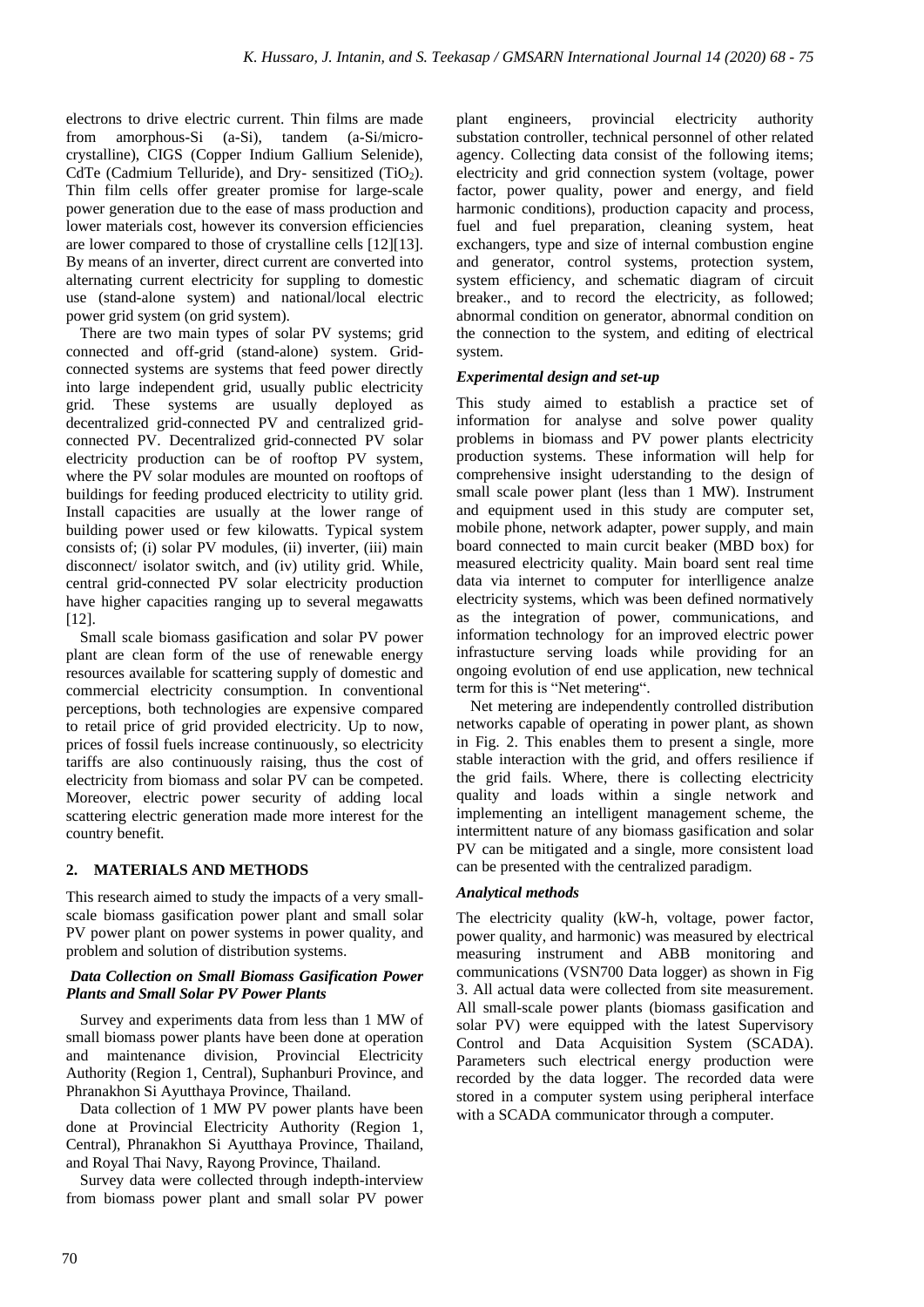

**Fig. 2 Net Metering Configuration (Simplified).**



**Fig. 3 Electrical measuring instrument and ABB monitoring and communications.**

#### **3. RESULT AND DISCUSSION**

#### *Electricity production from Small Biomass Gasification Power Plant about 1 MW output connected grid*

In developing countries, several kinds of biomass feed stocks can be utilized for gasification, particularly from agricultural wastes, such as, corn cobs, rice husk, palm oil shell, coconut shell, palm kernel shell, empty fruit bunch, and grass waste. The 1 MW biomass gasifierbased power plant was operated with circulate fluidizedbed gasifier with gas cleaning and cooling system and has been installed and commissioned in Suphanburi Province, Thailand. Biomass feedstock has particle size from 30 mm to 80 mm with 15-20% of fixed carbon and water content (by weight) after drying. The biomass is conveyor feed into gasifier 6 tons/day. Reactor temperature is at about  $700-900$ °C. The biomass was mixed with hot bed materials (sand 15-20 kg and catalyst 7-8 kg). Syngas come out from reactor together with particulate matter and tar contaminants is fed into the gas cooling and cleaning system to condition the syngas to a suitable level engine operation. Proximate syngas contained 40% H2, 22 % CO, 21 % CO2, 9% CH4, 2% N2, and 6% of others, [6]. Schematic gasifier system is shown in Fig. 4.

Fig. 5 presented electricity generation from producer gas engine generator set, which was measured using a kWh meter on the control panel and repeat checked with the voltage and ammeter (clamp meter) recording. The power factor was found to be around 0.95. It is important to recognize that the entire power package (V, kWh, and A) were at continuous and constant load. Some of the lower loads recorded are due to the grid failure and reloading the system. During the grid failure, the entire system was operated on the internal load without stopping either the engine or the gasification system.



**Fig. 4 Schematic diagram of small scale biomass gasification power plant [6][14].**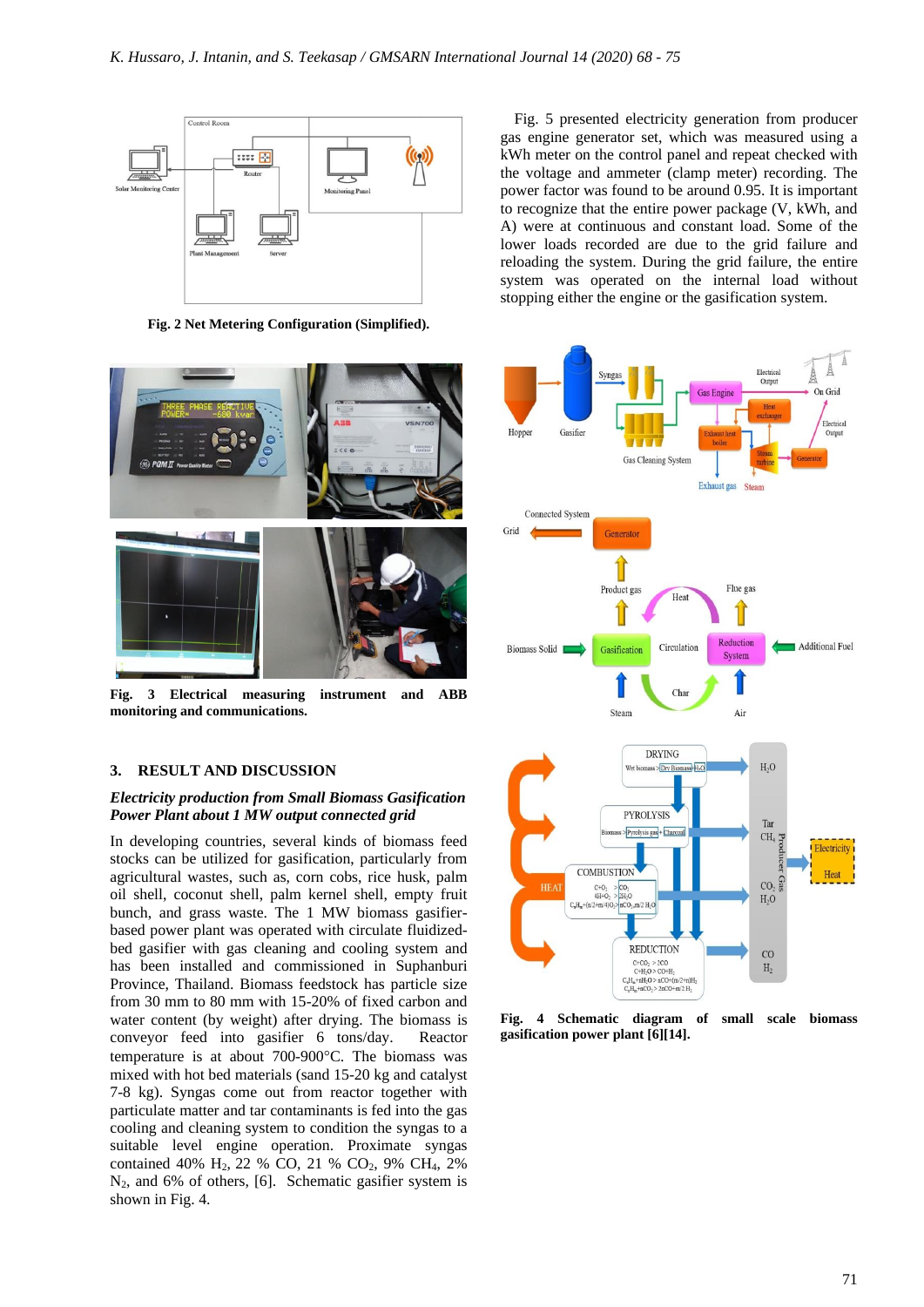

**Fig. 5 Electricity generated by producer gas engine generator from small scale biomass gasification power plant**

## *Electricity production from Small Solar PV Power Plant about 1 MW output on-grid*

The case study of 1 MW on-grid small PV solar power plant system was shown in Fig. 6. The project was focus in designing a small solar PV power plant to match the consumer load requirement. The system components consist of 7 major parts: (i) solar poly-crystalline panels (specification shown in Table 2), (ii) power conditioning grid tie inverter of 20 kW, three phase, and 50 Hz, with suppressing harmonics control (iii) utility grid system, (iv) DC array junction box, (v) control room with main distribution board (MDB, 380 V with 3 phase), SPD 20kA (MAX 40kA), and 1000 VDC as an lightning protection devices, (vi) cables, and (vii) SCADA. To minimize impact on devices in the system, uncontrolled voltage and current flowing into the system are diverting to ground by a grounding system.

Fig.7 present electrical quality in on-grid and off-grid connected mode. Current was nearly constant at approximately 253.4 A of on-Inverter mode, while solar PV at off-Inverter was decreasing to 93.6 A due to power swings in this mode. From this result, current of oninverter mode had more than off-inverter mode approximately 37 %, voltage was nearly continuous and completed at about 389.1 V of on-inverter connected mode (Fig. 7(b)), while off-inverter connected mode, the voltage has increasing to approximately 400 V, thus 2.63% of voltage at off-inverter mode was higher than that of on-inverter mode. One of on-grid major problem is frequency stability, it was found that the frequency generated were nearly constant in both modes, at 49.992 Hz for on-inverter connected mode, and 49.993 Hz for off-inverter connected mode (Fig. 7(c)).

When analyzing quality of current, voltage, and frequency of the on-inverter connected grid, the current had nearly constant, but voltage vary in a range of reduction (voltage sag), (Fig. 8) due to some phase to ground problem as followed; (i) electrical faults in transmission and distribution systems, (ii) not proper switching actions in the system, (iii) use of nonlinear devices in the systems, (iv) some natural phenomena, such as branches across power lines, and (v) incorrect grounding.

| Model Number                                      | GKPC 305-24/Ve                              |  |  |
|---------------------------------------------------|---------------------------------------------|--|--|
| Rate Maximum Power (P <sub>max</sub> ), W         | 305                                         |  |  |
| Output Tolerance, %                               | $+3$                                        |  |  |
| Current at $P_{\text{max}}$ (l <sub>mp</sub> ), A | 8.43                                        |  |  |
| Voltage at $P_{max}$ (V <sub>mp</sub> ), V        | 36.2                                        |  |  |
| Short-Circuit Current $(l_{sc})$ , A              | 8.89                                        |  |  |
| Open-Circuit Voltage (Voc), V                     | 44.7                                        |  |  |
| Nominal Operating Cell Temp.<br>$(T_{NOCT})$      | $45 + 2$ <sup>o</sup> C                     |  |  |
| Weight, kg.                                       | 25.8                                        |  |  |
| Dimension, mm.                                    | $1956 \times 992 \times 40$                 |  |  |
| Maximum System Voltage, V                         | 1000                                        |  |  |
| Maximum Series Fuse Rating, A                     | 20                                          |  |  |
| Cell Technology                                   | Poly-Si                                     |  |  |
| All technical data at standard test<br>condition  | $AM=1.5$<br>$E=1000 W/m^2$<br>$T_c = 25$ °C |  |  |

**Table 2. Solar Panel Specifications**



**Fig. 6 Schematic of small scale solar PV power plant.**

The current harmonics in on-inverter connected mode was higher than that of the off-inverter connected mode as shown in Fig. 9. It was found that, are some there are some effect on grid protection system of PEA when connecting small power plants to the grid. Therefore, there is need to installation protective circuit breaker at the power station to cut of current backwards flow if short circuit happened. While operate at reduce load, backwards flow might occur, in this case, short circuit breaker will cut off the circuit.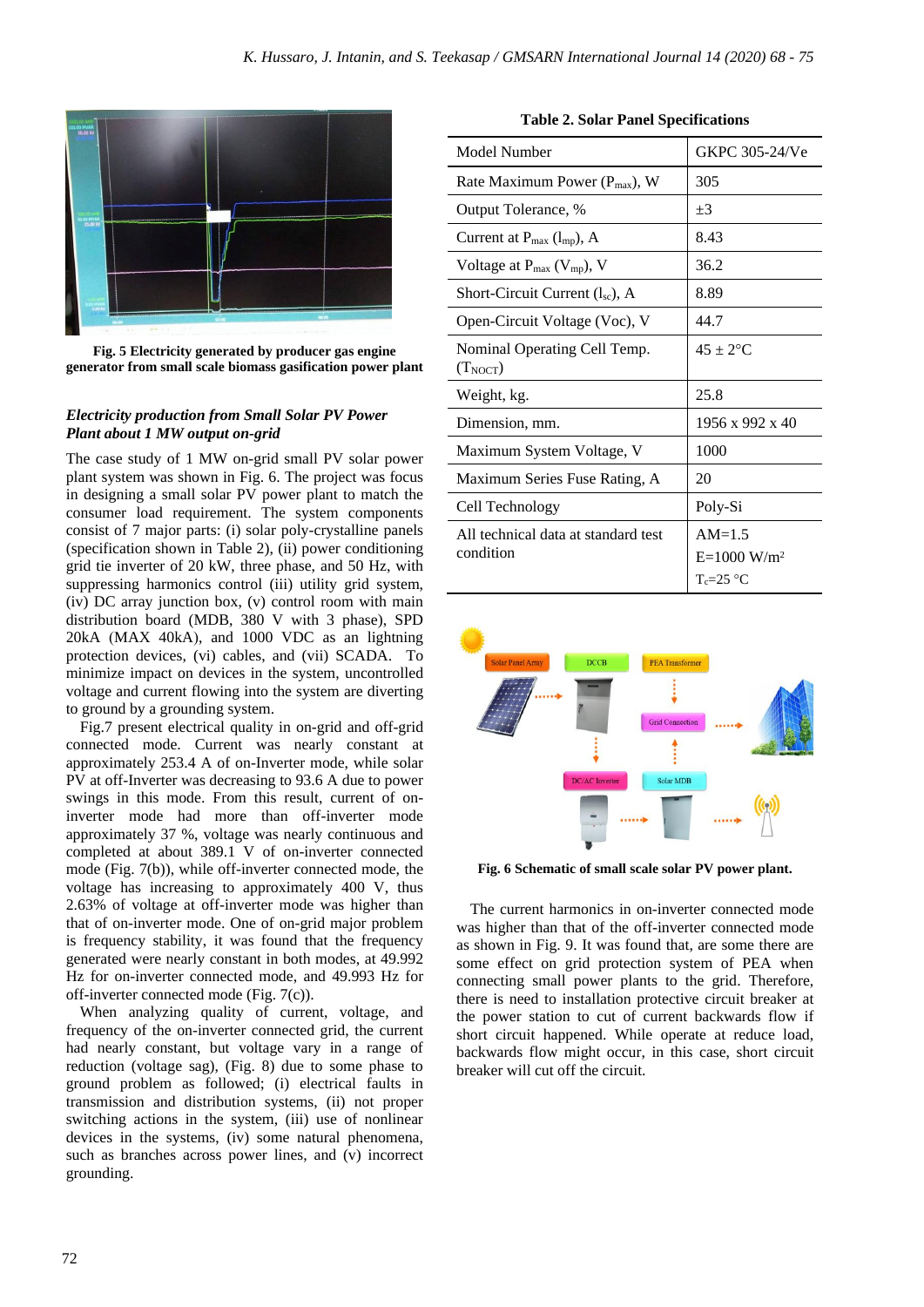

**(c) Frequency at on-off inverter**

**Fig. 7 Quality of current, voltage, and frequency of smallscale solar PV while on-off inverter connected mode.**



**(a) Current**







Caution for small power plant grid connection are as followed; (i) Location of the power plant should be in vicinity to customers for reducing power loss, (ii) Power flow must be regulated and set up a circuit protection system. (iii) Voltage must be regulated at not more than 10% variation. (iv) Some renewable power plant cannot produce electricity at all time, so there are needs for electrical backup system. (v) Power quality should be considered; for biomass power plant synchronous generator provide better power quality than that of induction generator. For solar power plant, select correctly type of inverter is essential, and finally (vi) Connection of small power plant and electrical networks need reliable and effective communication between small power plant and main station for possible cure existing problem in real time. Concept of mini-smart grid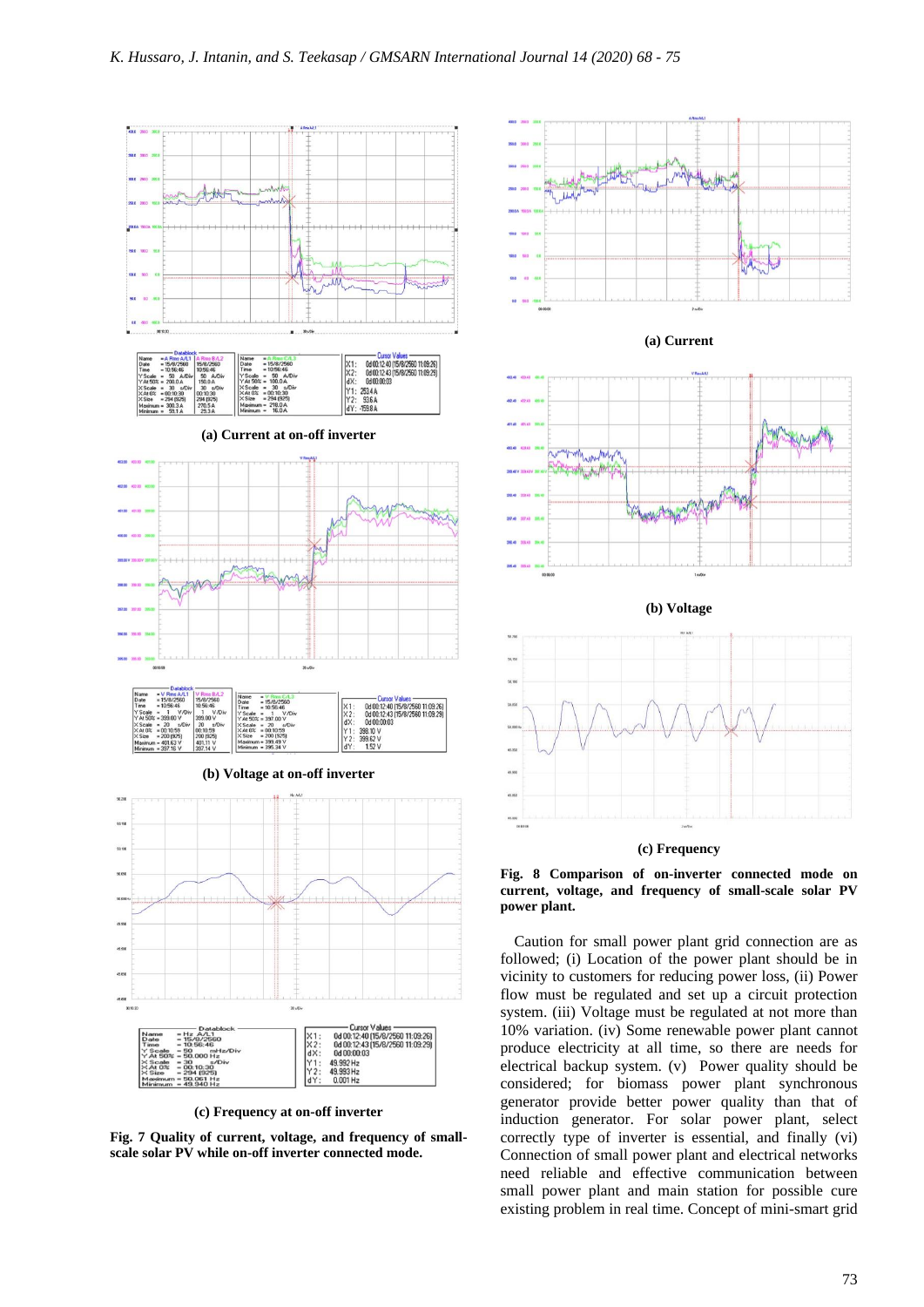via net metering system was developed to solve these problems for sustainable production and distribution of electricity in the power grid.





ġ

14720 50Hz 3.8 WYE

 $13$  $15$  17

**RUN** 

EN50160

 $\ddot{\mathbf{1}}$ 

**ON OFF** 

(a) On-Inverter



**METER** 

**TALL** 

**Fig. 9 Current harmonics of on and off inverter connected mode.**

### *Power Quality from Net-Metering of Small Solar PV Power Plant*

Smart grid and net metering utilized all kinds of available distributed sources to provide reliable power supply. Power quality of small solar PV power plant with net metering on-grid connected, were measured based on power output and power factor on main meter, sub meter, and solar meter. Current of feeder (customer) was measured via net metering though mobile phone and computer, as shown in Fig. 10.

The maximum variation in power level is found to be 139.5 kW at solar meter. The highest recorded daily power produced occurred during 11.00-15.00 hr. Due to solar PV power panels produced power more than the building load needed; the left power is fed into grid supply system to the system. On contrast, if solar power PV panels can't produce enough power needed for building due low solar radiation during 18.00-06.00 hr., the rest of load needed will be used power from PEA grid. Among power generation metering during 8.0017.00 hr, it was found that solar meter recoded higher power (positive value) than sub meter and main meter, that is too must solar radiation on this time. The highest power factor (PF) measurement recorded 0.99 pu on solar meter during 8.00-17.00 hr which showed good power quality at load point.



**Fig. 10 Power quality of small solar PV power plant with net metering on-grid connected and on feeder**

#### **4. CONCLUSION**

In this article report impacts on power systems of very small-scale biomass gasification and solar PV power plant (less than 1 MW). Experimental tests on power quality consist of current, voltage, frequency, power factor, and current harmonic has been done. It was found that the power factor of biomass gasification and solar PV power plant were 0.95 and 0.99, respectively. Oninverter connected grid of solar PV power plant, current record was nearly constant, but voltage varied at a range of reduction (voltage sag) due to switching actions,

**THDDC** 

 $U$   $R$   $U$ 

15/08/17 11:15:41